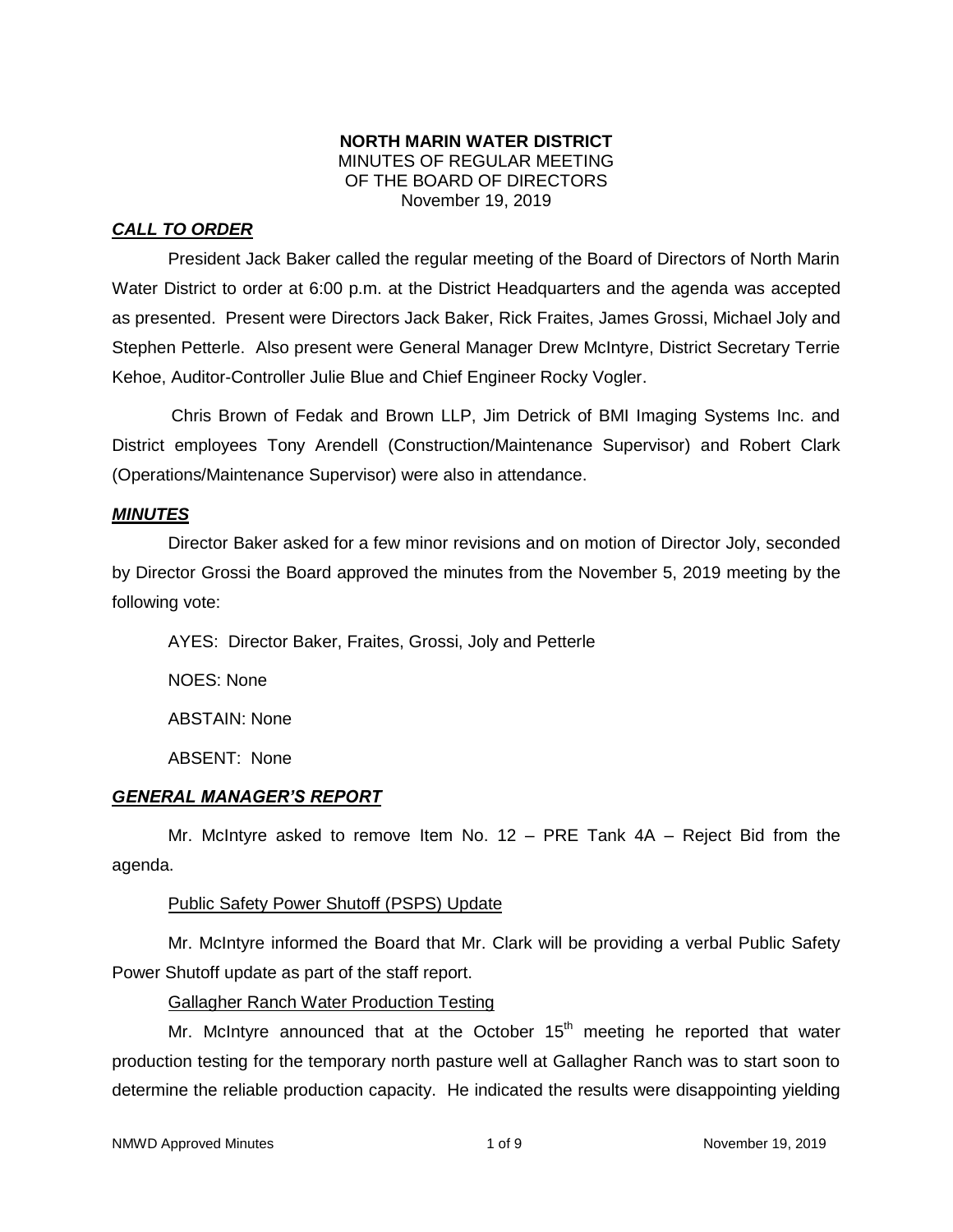only 50 gallons per minute (gpm). Mr. McIntyre added a final report will be prepared by our consultant, PES and he will return to the Board at a later meeting with a recommended path forward. Director Baker asked how this water production compares to the existing well. Mr. McIntyre replied the existing Gallagher well production is about 140 gpm, and each Coast Guard Well produces about 300 gpm.

## Gallagher Ranch Stream Bank Stabilization Project

Mr. McIntyre announced the stream bank project design is proceeding on schedule and we expect to receive the 60% design submittal next week. He added that permitting is being initiated as well.

### Potter Valley Project

Mr. McIntyre reported that on November  $20<sup>th</sup>$  he and Mr. Vogler will participate in a Potter Valley Project conference call between the water contractors and the Agency for an update on the Planning Agreement Partners Feasibility Study.

### Week Ahead

Mr. McIntyre stated that next week he will be out of office on Tuesday and Wednesday, and Ms. Blue will be in charge during his absence.

### *OPEN TIME*

President Baker asked if anyone in the audience wished to bring up an item not on the agenda and there was no response.

# *STAFF/DIRECTORS REPORTS*

President Baker asked if staff or Directors wished to bring up an item not on the agenda and the following items were discussed:

Mr. Clark apprised the Board that the District's apartment had a plumbing leak a few months back which in turn caused some water damage and mold. He added that in order to perform the required repairs, staff had to ask the tenant to move out by January 20<sup>th</sup>. Mr. Clark stated after the repairs the apartment will be available for an employee to rent. Director Baker asked if the current tenant will be permanently moving out. Mr. Clark confirmed.

Mr. Clark also informed the Board that PG&E may enact another PSPS event and staff was getting prepared. He added that since Marin County is no longer involved it will not be a full staff roll out. Mr. Clark stated there will be employees on standby just in case PG&E changes their mind again. Director Grossi commented that Marin County Fire had issued a red flag warning and that it is still in effect. Mr. Clark replied that we are still on standby; we have generators deployed in West Marin and other generators available if we need them. Mr. McIntyre stated Sonoma County Water Agency is expected to be impacted as early as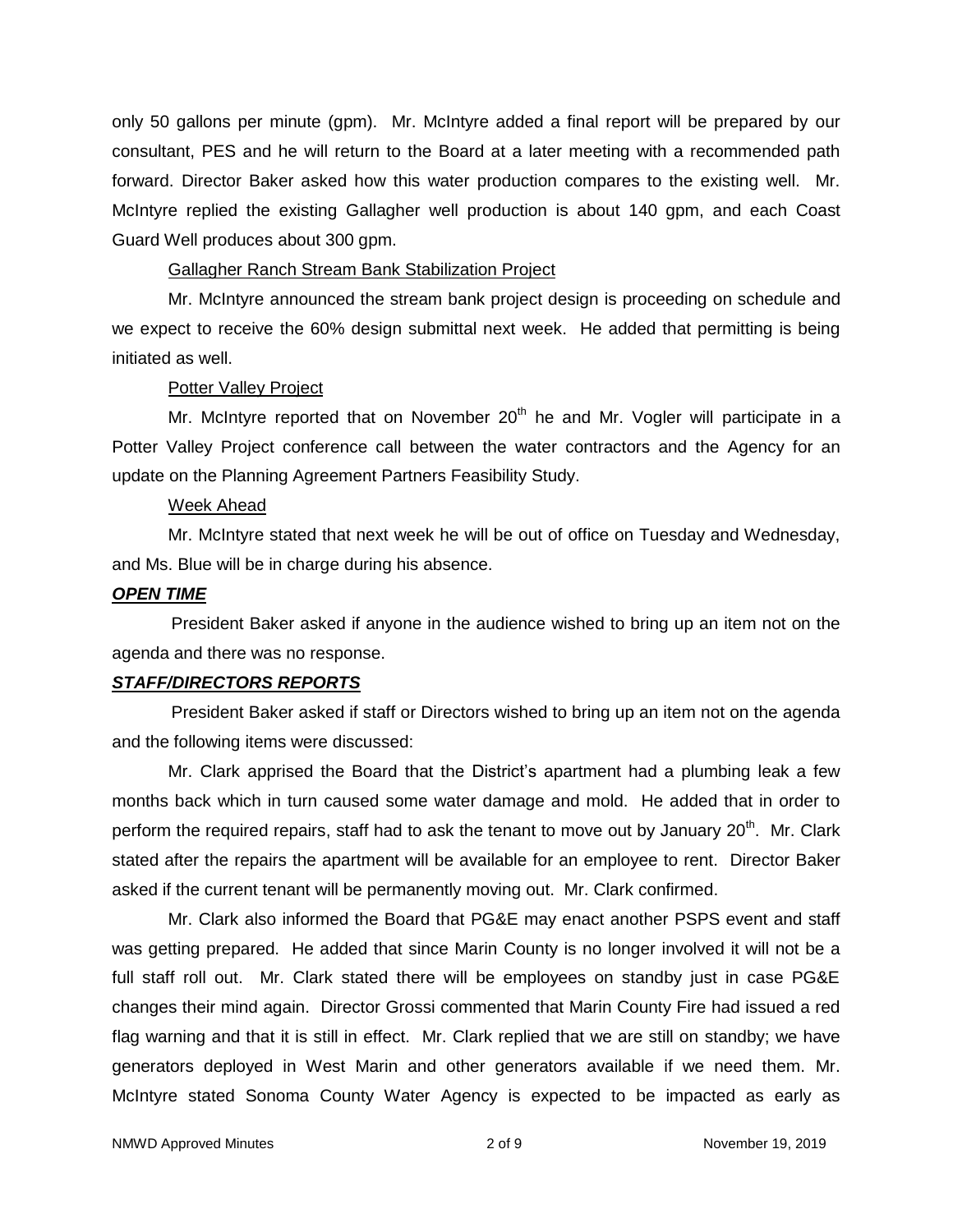tomorrow morning, and they are prepared to operate using standby generators.

Ms. Kehoe reminded the Board that the deadline to RSVP for the Holiday Party is on November 20<sup>th</sup>.

# *MONTHLY PROGRESS REPORT*

The Monthly Progress Report for October was reviewed. Water production in Novato is up 6% from one year ago. In West Marin, water production is down 11% from October one year ago. Recycled Water production is up 32% from one year ago. Stafford Treatment Plant production is up 32% for October one year ago and up 30% fiscal year to date, which is the second highest year to date production over the last five years. The Board was apprised that Stafford Lake is at 45% capacity, Lake Sonoma is at 86% capacity and Lake Mendocino is at 124% capacity. On the Summary of Complaints and Service Orders, the Board was apprised that total numbers are down 19% from October one year ago. Julie reported on the October 2019 Investments, where the District's portfolio holds \$22M earning a 2.21% average rate of return. Julie noted that during October the cash balance increased by \$2,389,365 partially due to the Bay Club Loan payoff. She also noted the LAIF rate is 2.19%.

Director Joly noted November has been dry so far and taking into account our current storage capacity and if we had a dryer year than normal, would it be a problem. Mr. McIntyre replied that most of our water comes from Sonoma County Water Agency and their water supply storage is good.

# *CONSENT ITEMS*

On the motion of Director Petterle, and seconded by Director Fraites the Board approved the consent calendar by the following vote:

AYES: Director Baker, Fraites, Grossi, Joly, and Petterle

NOES: None

ABSTAIN: None

ABSENT: None

# *RESOLUTION AUTHORIZING APPLICATION TO THE DIRECTOR OF INDUSTRIAL RELATIONS, STATE OF CA FOR A CERTIFICATE OF CONSENT TO SELF –INSURE WORKERS' COMPENSATION LIABILITIES*

The Board approved a resolution authorizing an application to the Director of Industrial Relations, State of California for a Certificate of Consent to self-insure workers' compensation liabilities. This resolution will satisfy the California Office of Self-Insurance Plans that members of the pool acknowledge that the pool itself is self-insured.

# *COST SHARING FOR 2020 URBAN WATER MANAGEMENT PLAN UPDATE*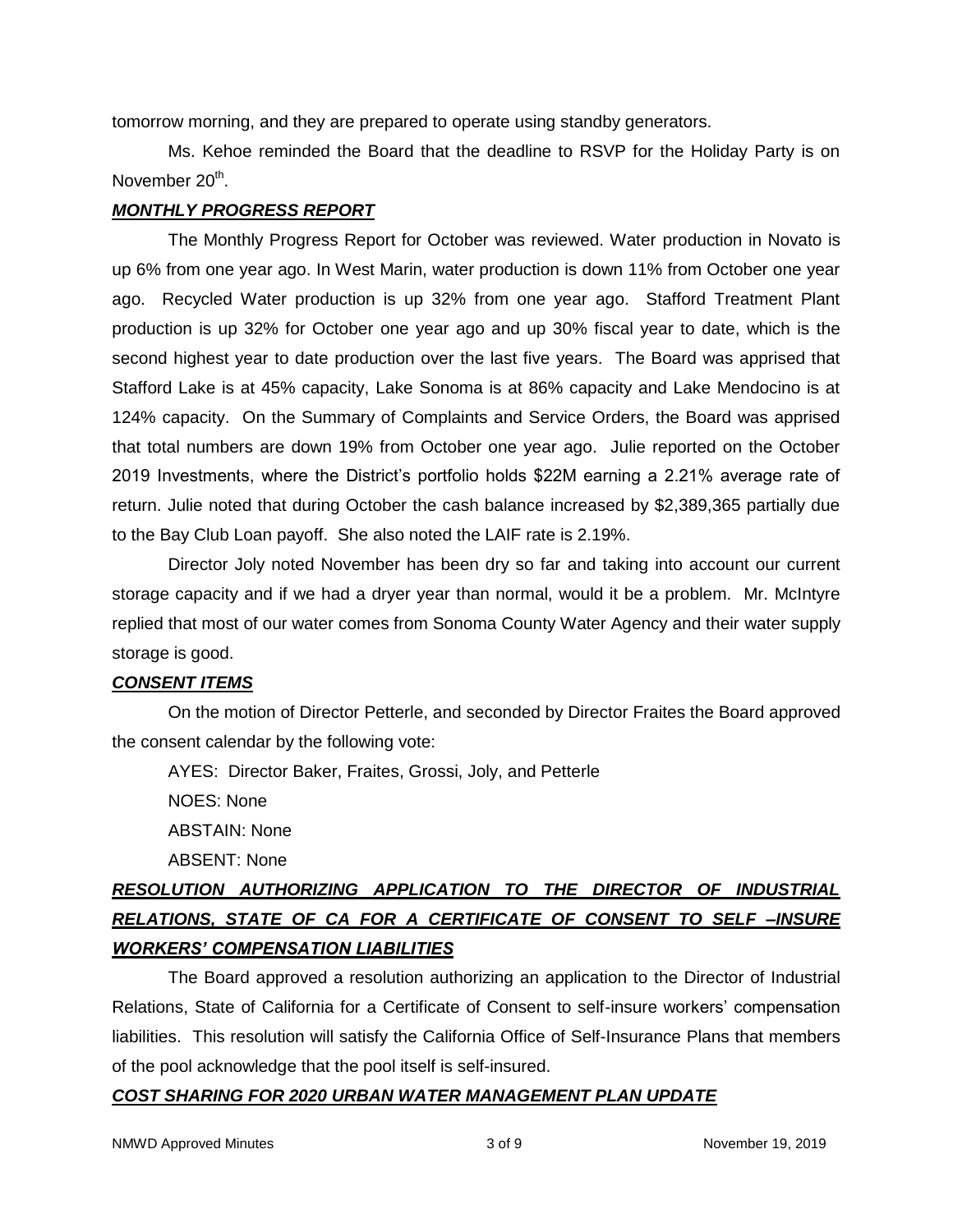The Board authorized the General Manager to execute a cost sharing Letter Agreement with the City of Santa Rosa related to preparation of the 2020 Urban Water Management Plan. This allows the participating Water Contractors to share the cost of the contract with the consultant, EKI Environment and Water to prepare an updated water demand analysis

# *LEVERONI CREEK EMBANKMENT REPAIR PROJECT – NOTICE OF EXEMPTION*

The Board approved filing of the Notice of Exemption for the Leveroni Creek Embankment Repair Project. It has been determined that the Leveroni Creek Embankment Repair Project qualifies for a Class 4 exemption under Section 15304 of the CEQA Guidelines.

# *RENEWAL OF HORIZON CATV LICENSE AGREEMENT*

The Board approved renewal of the Horizon CATV License Agreement. The Horizon CATV license agreement with the District allows continued use of PRE tank site #4 for a 40' high antenna, 5' x 7' equipment shed and a propane tank and an emergency generator.

### *ACTION ITEMS*

# *OUTSIDE AUDITOR'S FY19 REPORT AND MANAGEMENT REPORT*

Ms. Blue introduced Chris Brown of Fedak & Brown LLP who attended the meeting to give a presentation of the Comprehensive Annual Financial Report (CAFR). Mr. Brown thanked Ms. Blue and her staff for all their hard work to provide them the information in a timely manner. Mr. Brown congratulated the Board stating the audit went fairly well and they did not identify any material weaknesses, adding the report will again be submitted to the Government Finance Office Association, and most likely will win the CAFR award once more. As part of the presentation Mr. Brown reviewed the financial result highlights and added that the District is going in the right direction with raising their rates.

Director Joly asked if sales were flat, would that be included in last year's increase, therefore actually we would be down in revenue. Ms. Blue replied that it is because of the rate increase that you see an increase. Mr. Brown replied that the overall picture would be much worse if we had not raised the rates. Ms. Blue noted the rate increase went into effect on June 1<sup>st</sup>. Mr. Brown continued the presentation asking if the Board wanted to discuss pension liability since that was a topic of interest last time. Director Joly asked if there were any changes this year, and if we should feel comfortable with the pension liability balances. Mr. Brown replied that they independently calculate it and he feels very comfortable with the pension liability balance account. Mr. McIntyre noted that a more detailed analysis of the District's obligation of liability is done every other year. Mr. Brown added that it can change and it depends on the actuarial evaluation. Ms. Blue noted we just had a roll forward this year. Mr. Brown added next year everything will need to be measured from scratch and not use old numbers. Director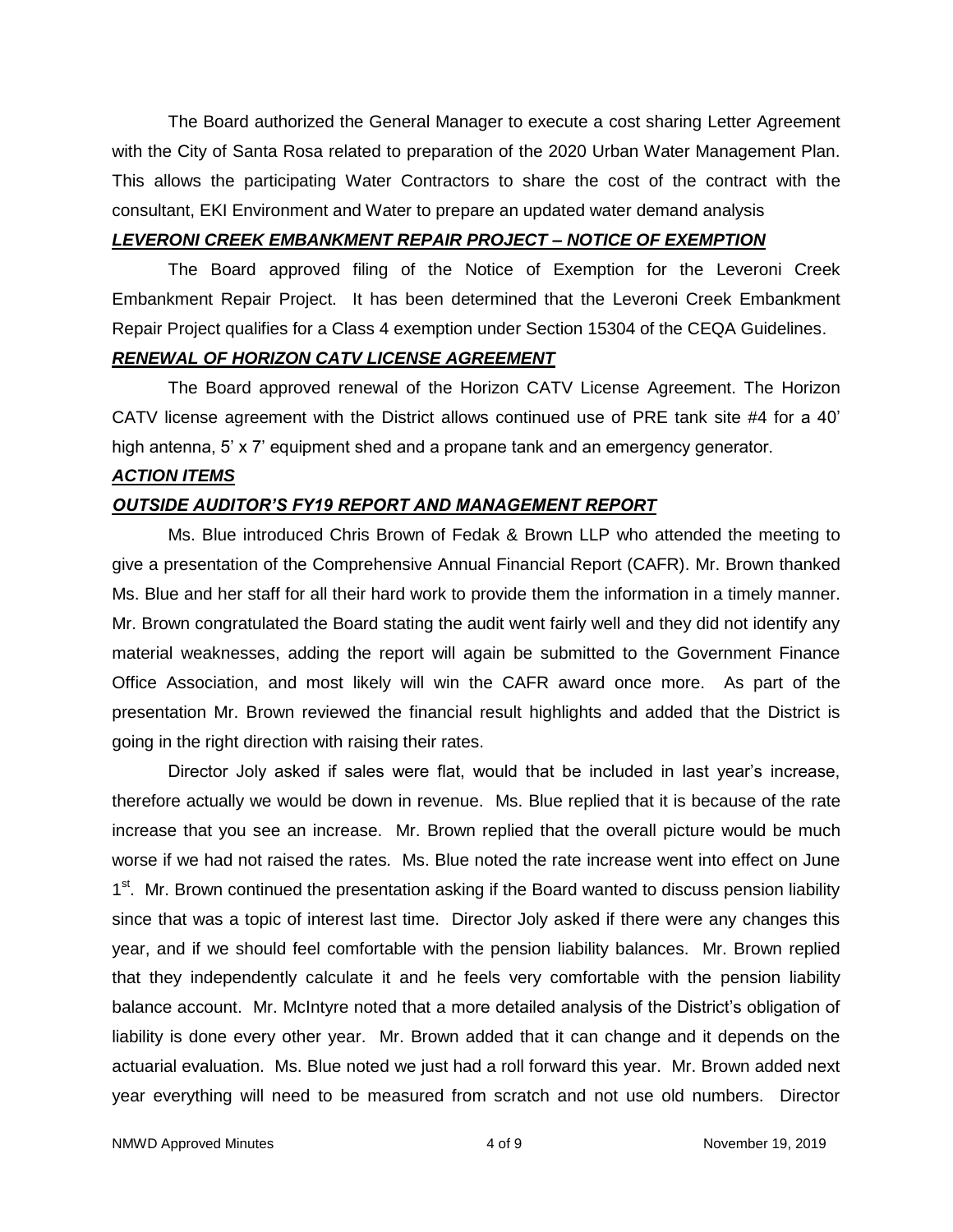Fraites asked if the pension is sustainable over the next decade. Mr. Brown stated that if you are asking about the liability of your participants the answer is yes, because it is part of a pool and does not rely on just the District. He added if everyone stopped paying the state would have to step in as it the law. Mr. Brown stated as far as the big picture, the audit went well, nothing was missed, and the results were positive. Director Joly thanked Mr. Brown for providing his services.

On the motion of Director Joly, and seconded by Director Fraites the Board approved the Outside Auditor's FY19 Report and Management Report by the following vote:

AYES: Director Baker, Fraites, Grossi, Joly, and Petterle

NOES: None

ABSTAIN: None

ABSENT: None

# *RECORDS MANAGEMENT SCANNING CONTRACT WITH BMI IMAGING SYSTEMS, INC. (BMI)*

Ms. Kehoe discussed the need to scan the documents currently stored in the warehouse. Ms. Kehoe stated that this has been a project that we have wanted to start for quite some time. She added the District has many documents in the warehouse that need to be scanned so that we do not lose the valuable historical information. Ms. Kehoe noted, as that she reached out to three companies that were referred to us by other agencies. She met with both Ray Morgan Company and BMI and noted Pacific Doc never got back to her. Ms. Kehoe stated after reviewing the bids staff decided to recommend that the Board approve BMI for our records management scanning. She added that she made this recommendation not only on price, but felt that BMI is the most qualified to do the job. Ms. Kehoe introduced Mr. Jim Detrick from BMI who was in the audience in case the Board had any questions.

Director Joly asked if the original documents will continue to be stored, and Director Baker also voiced this concern. Mr. McIntyre replied that staff is not ready to make the commitment to shred all paper documents at this time. Director Baker asked Mr. Detrick what the preference is with his other clients. Mr. Detrick responded that the vast majority of his clients are public agencies and they are more likely to maintain the paper documents. Director Grossi noted at some point scanning will be a thing of the past, adding the new trend is to use electronic not paper documents Mr. Detrick confirmed a lot is being done electronically, however he has been in the business for over 30 years and it is a slow change. He noted that electronic documents are leading the way.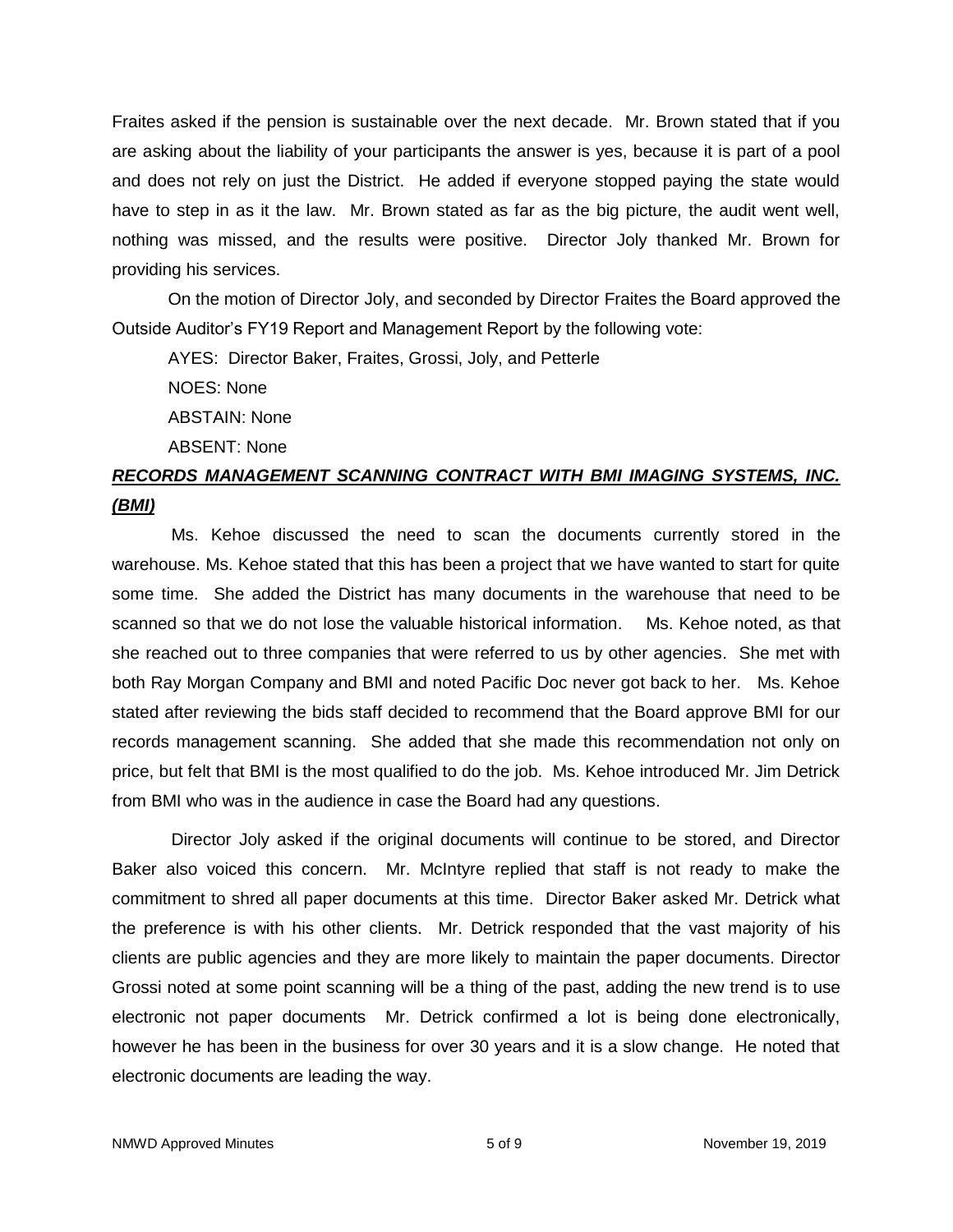On the motion of Director Petterle, and seconded by Director Fraites the Board authorized the General Manager to execute a Records Management Scanning Contract with BMI Imaging Systems, Inc. by the following vote:

AYES: Director Baker, Fraites, Grossi, Joly, and Petterle

NOES: None

ABSTAIN: None

ABSENT: None

#### *PRE TANK 4A – REJECT BID*

The PRE Tank 4A Reject Bid item was removed from the agenda.

#### *INFORMATION ITEMS*

#### *PUBLIC COMMUNICATIONS PLAN- PHOTO SHOOT FOR WEBSITE UPDATE*

Ms. Kehoe advised the Board of an upcoming photo shoot as part of the website update. The photography work is being conducted as part of a contract with Kiosk to implement the Communications Strategy and Plan for the FY 2019-20. Ms. Kehoe stated that staff is requesting the Board to attend a photo shoot on December  $9<sup>th</sup>$ . She noted the available times will be announced at a later date and at that time the Board members will be contacted for scheduling. Ms. Kehoe explained the photos will be used for our website, but she would also like to have framed pictures put up in the Board Room. She added she recently attended a meeting at Novato Fire Protection District as part of Novato Leadership and thought their portraits of their Board were very professional and would like the Board to consider the same type of attire.

Director Baker asked if this was only for the head shots and not the group. Mr. McIntyre replied that the group shots will be later. Director Grossi asked if they will do a casual shot as well or if that will be for later. Mr. McIntyre replied that for now we will be focusing on more formal photographs. Director Joly thought a suit and tie would be fine. Director Grossi asked what time. Ms. Kehoe responded that Kiosk will be contacting her with the times available and she will then call each Director to schedule their appointment.

#### *INCREASE IN FACILITY LOCATION UNDERGROUND SERVICE ALERTS (USA)*

Mr. Arendell reviewed the historical increase in Facility Location Underground Service Alerts (USA) which is due in part to the safety campaign that PG&E has undertaken resulting in a much greater number of requests for facility location coupled with increased location requests from homeowner and property managers.

Director Baker stated that he remembers when USA first started with the telephone company. He added that since 2017 when PG&E started their campaign a lot more people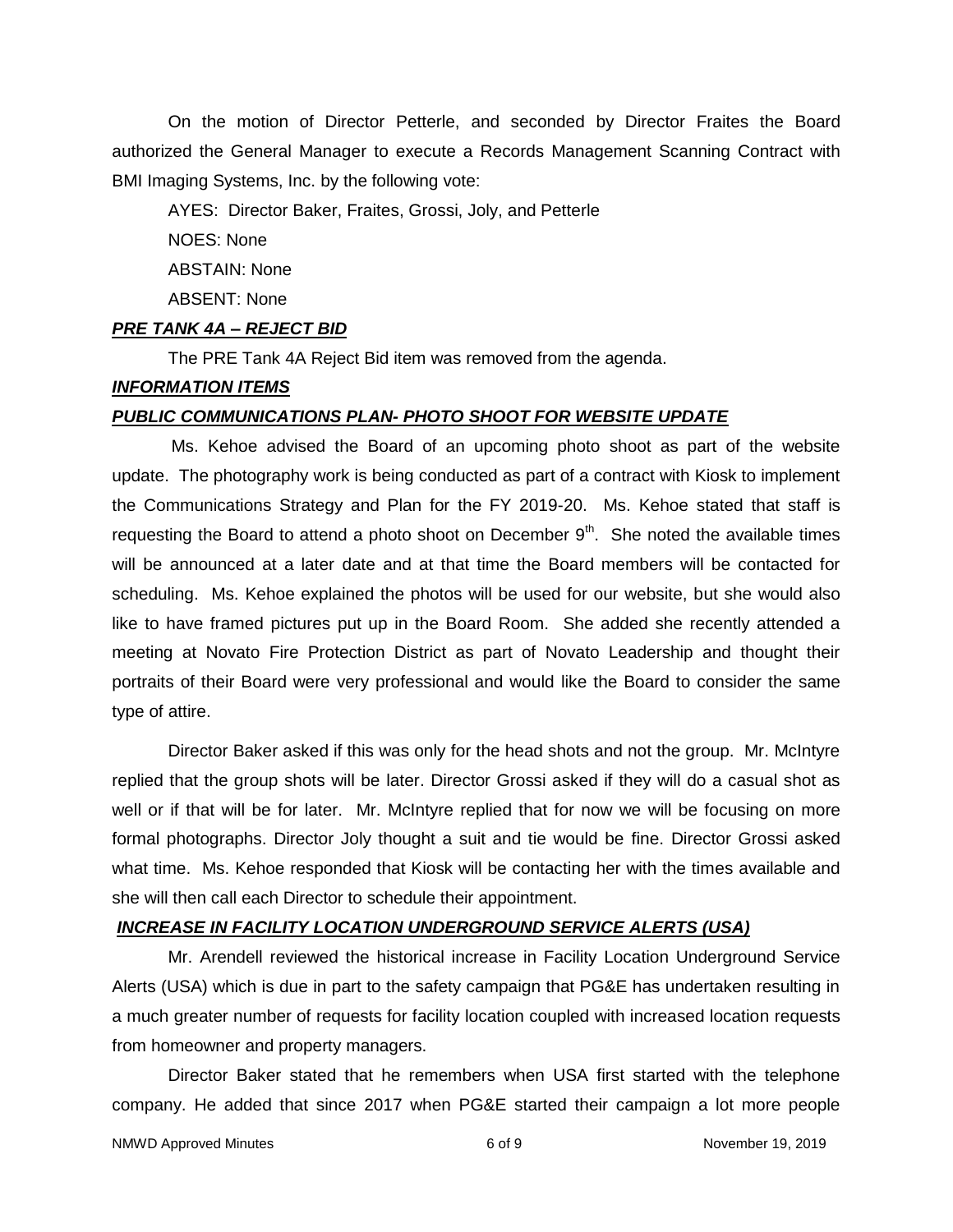started calling in. Mr. Arendell noted that by law if you put a shovel in the ground you are supposed to call. Director Baker added in the past you would only have to call in if it was in the street, now you have to call even if you are planting a tree. Director Grossi stated that it is good insurance. Mr. Arendell noted that on the attached graph it shows that the hours spent doing mark and locates have gone up. Director Joly stated this is wonderful and asked if this is done as community service. Mr. McIntyre responded that it is required by law. Director Joly asked if we can charge a fee. Mr. Arendell responded no; in fact the District has to pay. Director Petterle stated that by marking our facilities we are protecting them.

#### *ENTERPRISE FLEET REVIEW*

Mr. Clark updated the Board on the Enterprise Fleet Management Program for fleet vehicles. He stated that after six months of operation, the fleet management program has been a better value than originally estimated. Another review will occur at the end of this fiscal year. Mr. Clark added that we will continue to do the maintenance as we complete the transition of the fleet, noting the newer vehicles do not need as much maintenance.

Director Grossi asked how Enterprise makes money on this lease program. Mr. Clark replied through management fees and auto resale. Director Joly asked if the cost analysis includes depreciation. Ms. Blue stated that the analysis does not include depreciation and that the financial recording of leases is changing due to GASB 87.

Mr. Clark added that the average of our fleet before was eleven years and now it will be five.

# *STAFFORD LAKE SPILL/RAINFALL HISTORY*

Mr. Clark summarized the Stafford Lake Spill/Rainfall History and stated that Stafford Lake has reached full capacity in 15 of the last 20 years. He estimated based on trends that this year we may see the majority of the rainfall in the second half of the year.

Director Grossi asked about the location of the rain gauges. Mr. Clark responded that there is one at the District office and the other is at Stafford Dam. Mr. McIntyre stated most of our historical data is from the District office location.

# *FY 19-20 QUARTERLY PROGRESS REPORT – ENGINEERING DEPARTMENT*

Mr. Vogler presented the FY19-20 Quarterly Progress Report for the Engineering Department. He summarized that CIP expenditures for Novato Water are anticipated to be 12% less, Novato Recycled Water will remain approximately unchanged, and West Marin is forecasted to be approximately 23% higher compared to the approved FY 19-20 budget.

Director Joly asked of the 42 capital improvement projects how many were engineering. Mr. Vogler responded by adding five to the original twenty-two there is a total of twenty-seven. Director Joly asked if the other fifteen were spread out between divisions. Mr. Vogler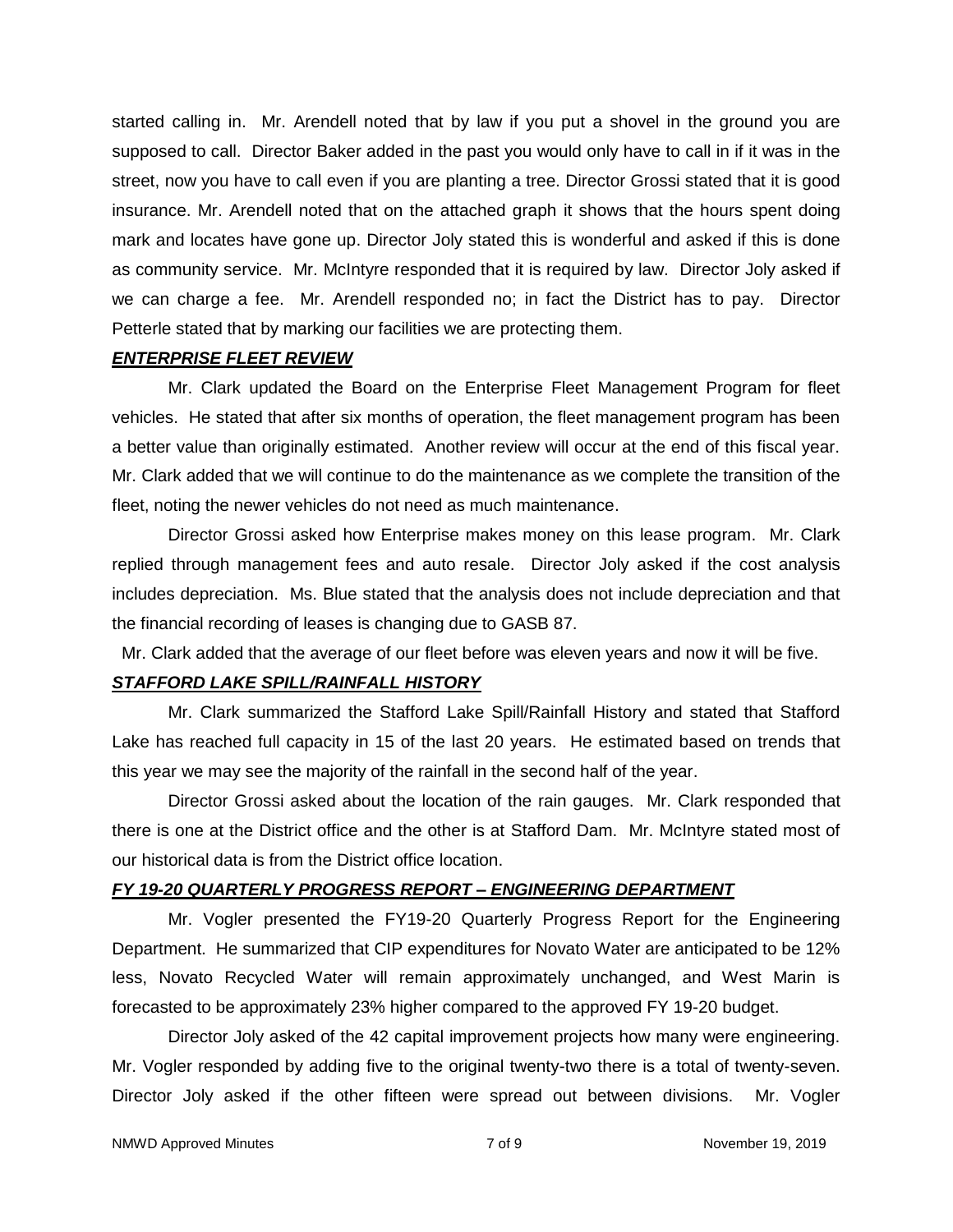responded yes, between Operations, Maintenance and Administration. Director Baker asked what the current trend is for Developer projects, adding there seems to be a lot going on in Hamilton. Mr. Vogler replied there are some sizable projects evolving within Novato and in time they will come to the Board as agreements.

### *FY 19-20 QUARTERLY PROGRESS REPORT – WATER CONSERVATION*

Mr. Vogler presented the FY19-20 Quarterly Progress Report for Water Conservation. He updated the Board on Water Conservation participation and noted it has continued a downward trend in participation. There was a general discussion about the Blue Barn project on Grant and the City's Novato Blvd. proposed road widening project between Diablo and Grant Ave. Mr. Vogler continued with the presentation adding the Water Smart Program has dropped due to a staffing transition with SCWA since they do the surveys. He added the Water Smart portal helps us so we don't have to physically go out and verify information in the field. In addition, Mr. Vogler noted we have multiple tools for outreach: social media, the Waterline Newsletter and soon our new website.

# *MISCELLANEOUS*

The Board received the following miscellaneous items: Disbursements – Dated November 7, 2019, Disbursements – Dated November 14, 2019, 2018 SCWA Water Supply Strategies Action Plan and Point Reyes Station Community Meeting Workshop No. 3 – October 3, 2019.

The Board received the following news articles: Workshops set for two Novato housing projects; District elections debut in Novato; Election bullies strike again in RP and Police chief gets city manager post- NOVATO.

Director Joly asked about the November disbursements and asked if the Stone Tree disbursement listed was the loan. Ms. Blue replied they were billed for the loan payment and it was due to the timing of the payoff.

Director Baker noted the article about the former Police Chief now being City Manager. He commented that the new manager may have a different style than the previous one and hopes it will be a smooth transition.

# *ADJOURNMENT*

President Baker adjourned the meeting at 7:46 p.m.